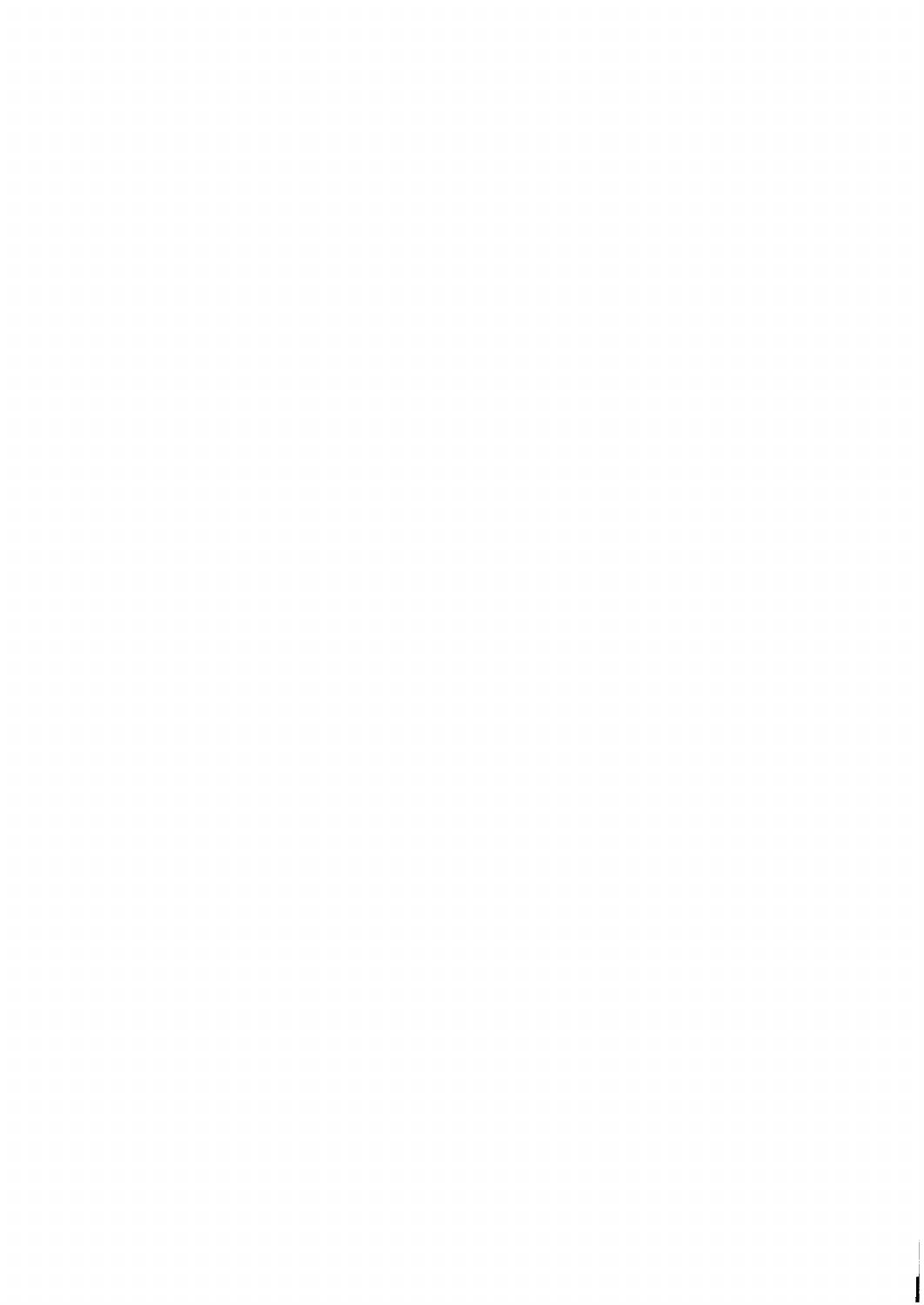## Hydrodynamical Aspects in the Problem of Determining the Height of a Dike Along River Reaches Subject to Flood

## Pave1 Koryavov

1. The problem of finding the required dike height along a channel or river reach is an important element of the river basin project, and in a simulation system, it is necessary to have a special block for this problem. It should contain the system of models and algorithms for design of the protection constructions. In Lhis paper one of the simplest models of that type will be discussed.

Practically speaking, it is a very usual situation when an investment in a dike's construction is limited, and the given amount is not enough for the complete prevention of the flood under all meteorological conditions. Therefore, the problem of finding forms of the dike D(x) which leads to minimum losses from the flood under the condition of a fixed investment for the dike construction  $\hat{L}$  arises.

For an accurate statement of the problem it is necessary to make some assumptions:

- 1) Hypothesis of stationarity: river flow in a dike system is described by stationary Saint-Venant equa-<br>tions. tions. I
- 2) Hypothesis of complete certainty: stochastic features of the process could be left out of the account.

The first assumption presents the possibility of neglecting the initial step of the flood, and this is valid, for example, in the case of not very big floods or when upstream storage could have a dampening effect. The second assumption is quite usual for any engineering considerations which are oriented to a calculation of particular cases or to analysis of some particular cases.

2. Denote by S the losses from the flood. It will be some function of the amount of the water Q which overflows the dike along an interval  $0 < x < X$ 

$$
S = f(Q(x)) .
$$

 $(1)$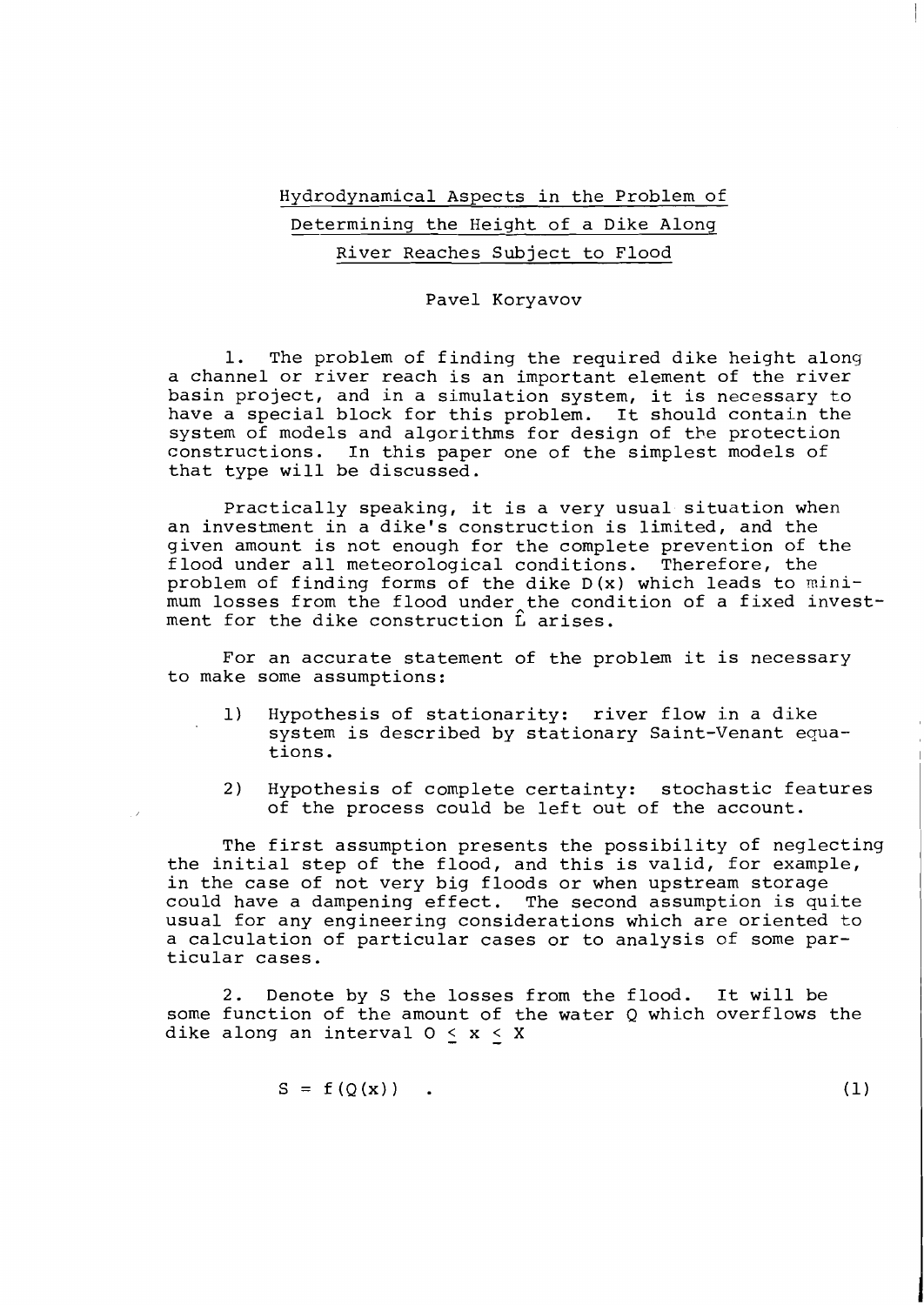Here XE **[O,X]** is the distance along the reach of the river or channel from its beginning. Let

$$
\dot{\mathbf{Q}} = \mathbf{q} \tag{2}
$$

So  $q(x)$  is the discharge of the overflow over a dike in the cross section of the river with coordinate x. This value is a function of the height of a dike D(x) and the depth of water in the river  $h(x)$ , i.e.  $q = q(D,h)$ . This function is a complex and nonlinear one, having the form shown in Figure 1. We will ind noniinear one, naving tr<br>return to discuss it later.



FIGURE 1.

Value h should satisfy the Saint-Venant equations and it depends on the height of a dike and other parameters of the problem. Later we will show how we could get an ordinary differential equation for h(x) from those equations so that

$$
\dot{\mathbf{h}} = \mathbf{F}(\mathbf{D}, \mathbf{h}, \mathbf{Q}) \tag{3}
$$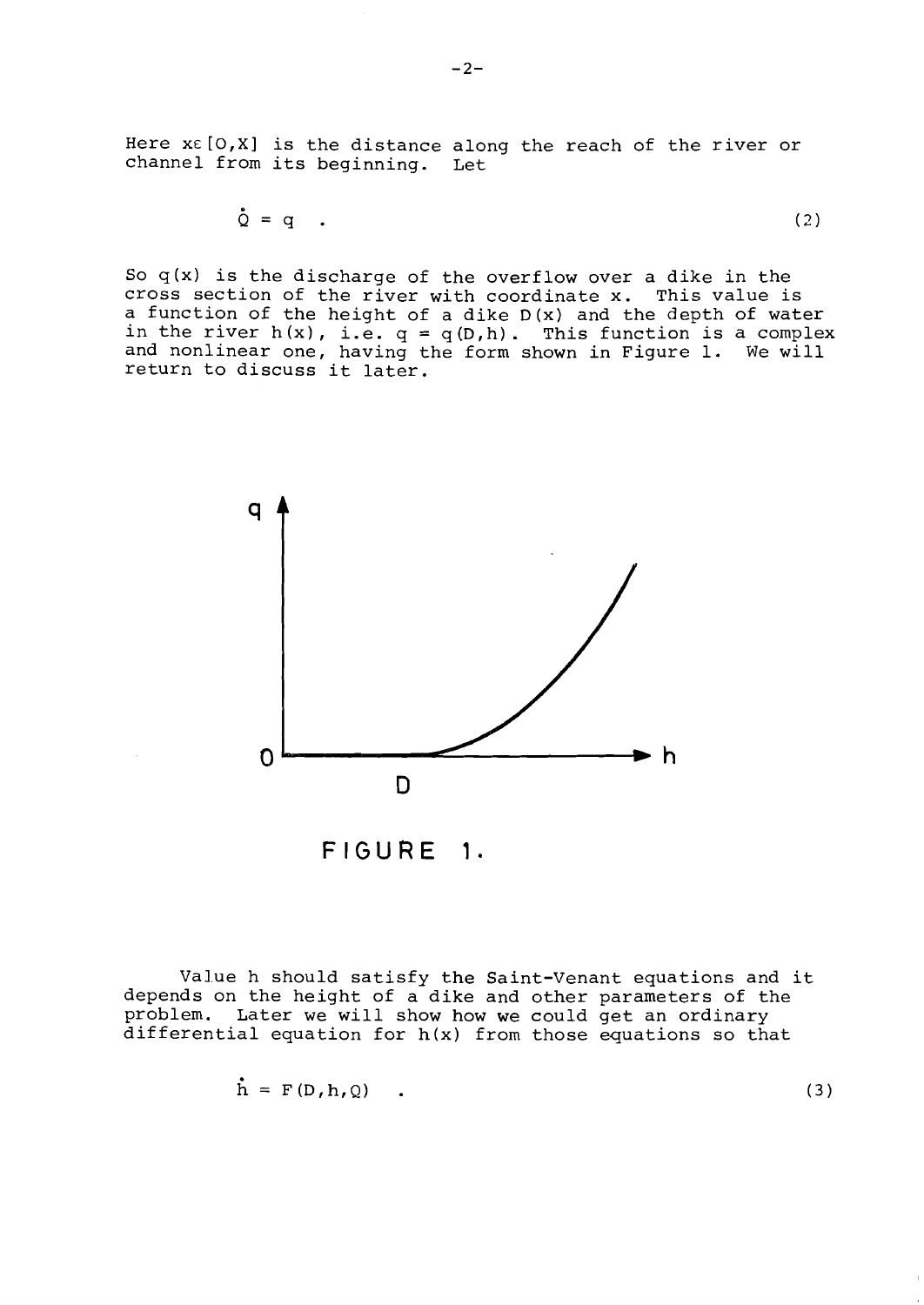Investment for dike construction also could be represented in a differential form

$$
\dot{\mathbf{L}} = \mathcal{L}(\mathbf{D}, \mathbf{x}) \tag{4}
$$

Variables h, Q and L should satisfy the following obvious conditions:

> $Q(0) = 0$ ,  $Q(X) = free$ ,  $h(0) = h_0$ ,<br> $h(X) = \text{free}$ ,  $(5)$  $L(0) = 0$ ,  $L(X) = \hat{L}$ .

Value  $h_0$  is the depth of the water at the initial cross section of the river reach, a characteristic of the flow regime under consideration.  $\hat{L}$  is the total investment for dike construction.

So the problem of finding the height of the dike is reduced to an optimal control problem where the height of the dike plays the role of control variable.

**3.** The following is an accurate statement of the problem under consideration: find control function D(x) and phase variables Q (x) , h (x) and L (x) related by differential equations (21, **(3)** and (4) that satisfy the boundary conditions (5) such that functional S reaches its minimum value. This is the classical Meier problem and for its solution the classical method of variational calculation could be used.

Let us introduce Lagrange multipliers  $\lambda_{0}$ ,  $\lambda_{h}$  and  $\lambda_{h}$  and construct the Hamiltonian function

$$
H = \lambda_Q q(D, h) + \lambda_h F(D, h, Q) + \lambda_L \ell(D) \qquad . \qquad (6)
$$

Now we could write the equation for the impulses

$$
\dot{\lambda}_Q = -\lambda_h \frac{\partial F}{\partial Q} \quad . \tag{7}
$$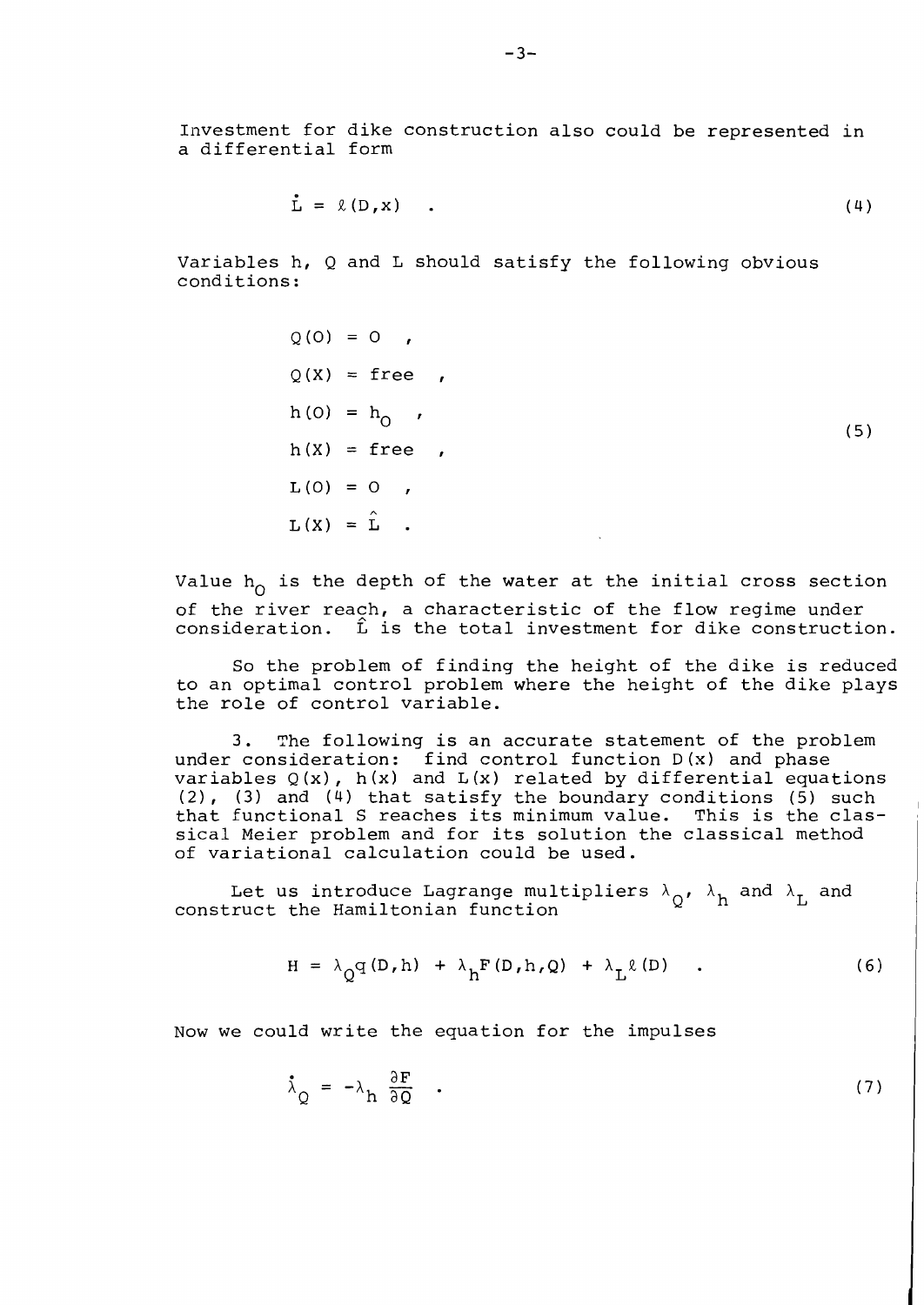Since there are no restrictions on the function **Q(x)** and the functional S is defined only by the value of **Q(x),** the condition of transversality gives the following value of  $\lambda_{\text{Q}}(\textbf{x})$ 

$$
\lambda_{Q}(x) = -\frac{dS}{dQ} \quad . \tag{8}
$$

 $\mathbf{1}$ 

Then

$$
\dot{\lambda}_{\rm L} = -\frac{\partial H}{\partial L} = 0 \qquad (9)
$$

and therefore

$$
\lambda_{\mathsf{L}} = \mathtt{const.}
$$

Thus  $\lambda_L$  is a free parameter and could be chosen from condition (5).

Function  $\lambda$ <sub>h</sub> satisfies the following equation

$$
\lambda_h = -\lambda_Q \frac{\partial q}{\partial h} - \lambda_h \frac{\partial F}{\partial h} \qquad (10)
$$

and the condition

$$
\lambda(X) = 0 \qquad (11)
$$

Since there are no restrictions on **D (x)** , we could use the Lagrange necessity condition

$$
\frac{\partial H}{\partial H} = 0 \quad .
$$

This leads to the following equation for D

$$
\lambda_{Q} \frac{\partial q}{\partial D} + \lambda_{R} \frac{\partial F}{\partial D} + \lambda_{L} \frac{\partial \ell}{\partial D} = 0
$$
 (12)

which defined the D-like function of phase variables, Lagrange multipliers and independent variable **x:**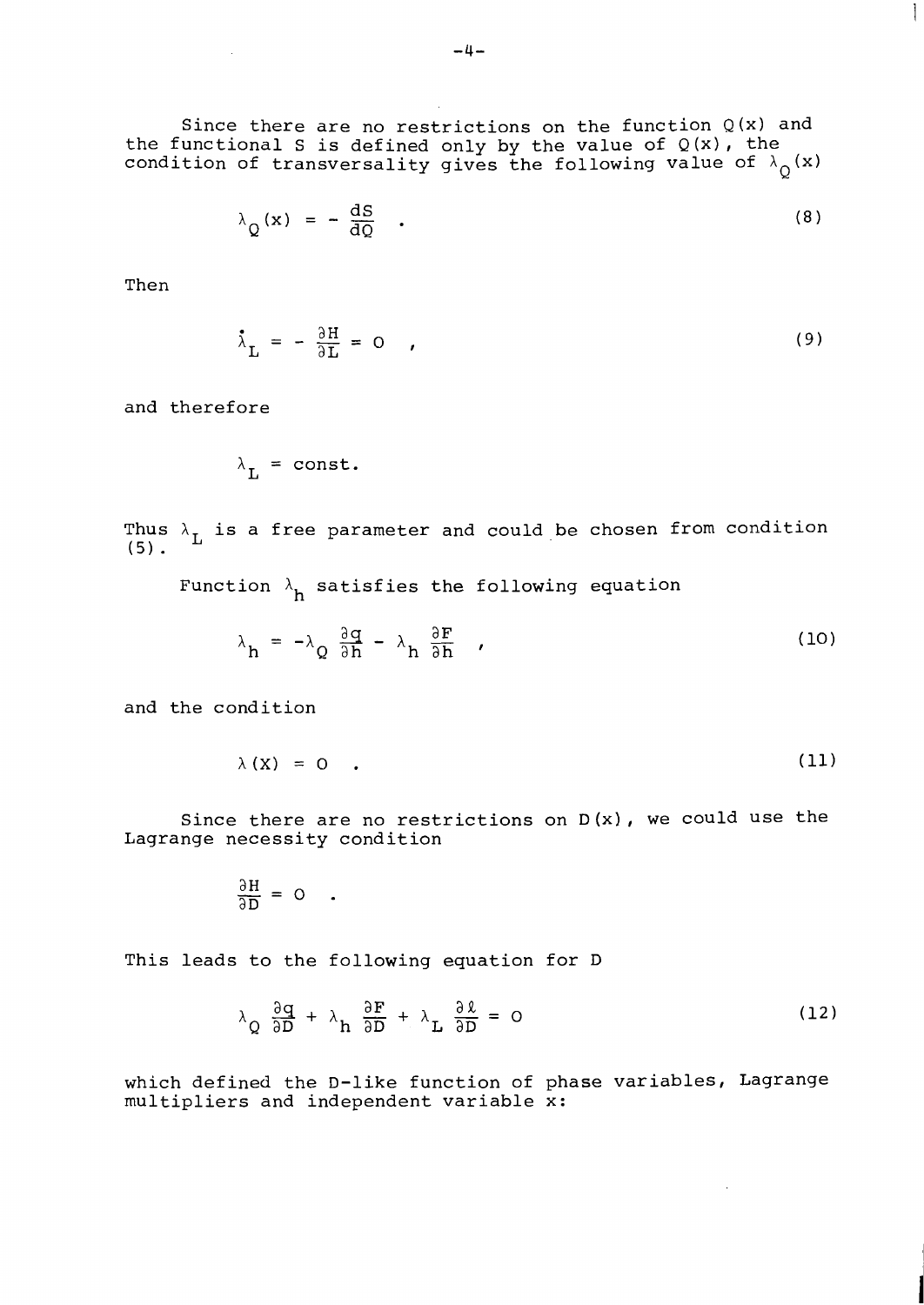$$
D = D(\lambda_{Q}, \lambda_{h}, \lambda_{L}, Q, h, L, x) \quad . \tag{13}
$$

Thus the problems of finding the shape of the dike, the regime of the flow and losses from the flood are reduced to the boundary value problem: differential equations (2), (3),  $(4)$ ,  $(7)$  and  $(10)$  with boundary conditions  $(5)$ ,  $(8)$  and  $(11)$ .

To satisfy three conditions on the right end

$$
L(X) = \hat{L} \qquad \qquad \lambda_h(X) = 0 \qquad \qquad \lambda_Q(X) = -\frac{dS}{dQ}
$$

at our disposal there are three parameters  $\lambda_h(0)$ ,  $\lambda_0(0)$  and constant  $\lambda_{\tau}$ . For the solution of this problem a standard Newton method program could be used.

4. Let us specify now the functions in differential equations of the problem. The steady state flow in the channel could be described by Saint-Venant equations

$$
u \frac{du}{dx} = g(\theta - \chi) - g \frac{dh}{dx}
$$
 (14)

$$
u \frac{dh}{dx} + h \frac{du}{dx} = \frac{1}{B} q(x) \qquad (15)
$$

Here

- $u =$  the average velocity of the flow;
- $B =$  the width of the channel, which we assume constant;
- g = the acceleration of gravity;
- $\theta$  = the slope of the channel bed;
- $x =$  the "frictional slope" of the channel, nonlinear function of the velocity u;

$$
\chi = \frac{u|u|}{\gamma R^n} \qquad ; \qquad (16)
$$

 $R =$  the hydraulic radius equal to the ratio of the cross-section area of the water to the wetted perimeter;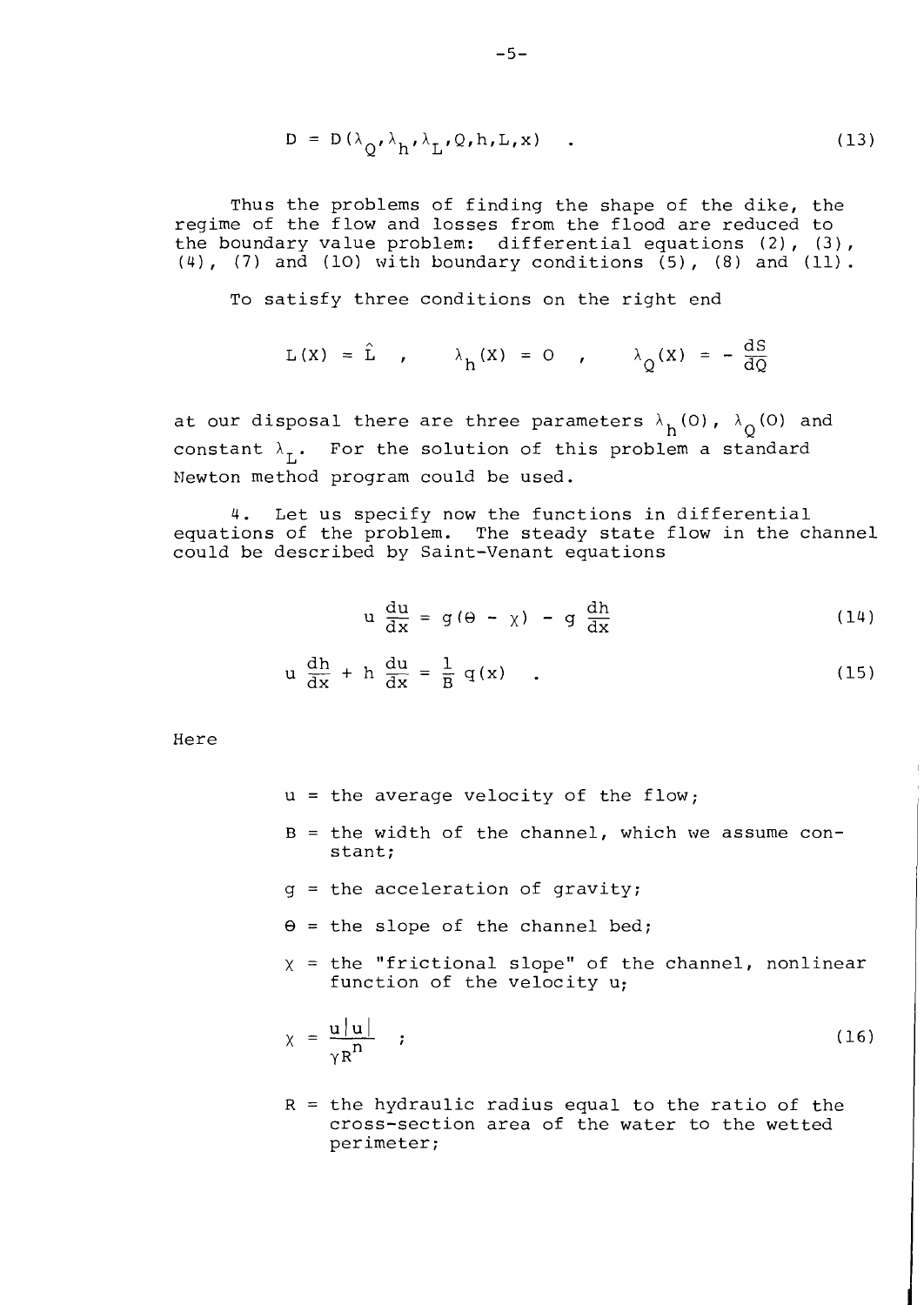$$
\gamma \text{ and } n = \text{positive empirical parameters.}
$$

Equation (15) could be reduced to the following form

$$
\frac{d}{dx} (uh) = \frac{1}{B} q(x) ,
$$

and hence

 $\mathbf{r}$ 

$$
uh = (uh)_{x=0} + \frac{1}{B} Q(x) . \t(17)
$$

The first term in the right-hand part of equation (17) is a constant, which should be given. Denote it by A. Thus

$$
u = \frac{1}{h} (A + \frac{1}{B} Q) \tag{18}
$$

and therefore

$$
\frac{\mathrm{du}}{\mathrm{dx}} = \frac{\frac{\mathrm{qh}}{\mathrm{B}} - (\mathrm{A} + \frac{\mathrm{Q}}{\mathrm{B}}) \frac{\mathrm{dh}}{\mathrm{dx}}}{\mathrm{h}^2} \tag{19}
$$

After substituting (18) and (19) into equation (14) and resolving for dh/dx we will have

 $\sim$ 

$$
g\theta - g \frac{(A + \frac{Q}{B})^{2}}{\gamma h^{2} (\frac{Bh}{B + 2h})^{n}} - q \frac{A + \frac{Q}{B}}{h^{2}B}
$$
  

$$
\frac{dh}{dx} = \frac{(A + \frac{Q}{B})^{2}}{g - \frac{(A + \frac{Q}{B})^{2}}{h^{3}}}
$$
  $\equiv F(D, h, Q)$  (20)

5. Let us now consider the function q (h,D) . Its qualitative behavior was shown in Figure 1. In engineering practice an empirical formula is used very often. With our notation it has the form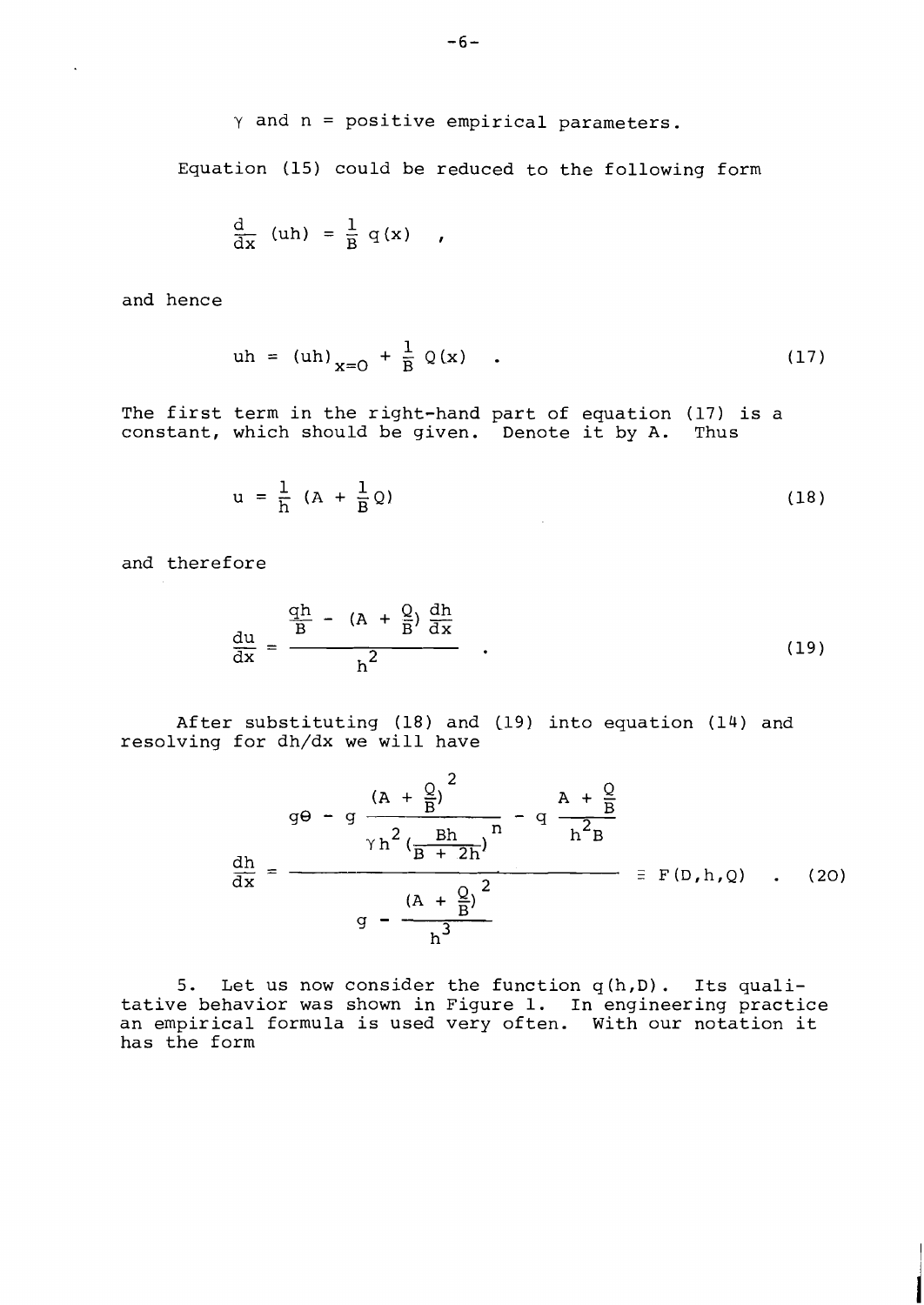$$
q(h,D) = \begin{cases} 0 & \text{if } h < D \\ \n\frac{m_{\delta} \sqrt{2g}(h - D)}{3/2} & \text{if } h \ge D \n\end{cases}
$$
 (21)

Here  $m_{\hat{K}}$  = the empirical coefficient. Equation (21) describes function q as differentiable with respect to its  $a$ rquments.<sup>1</sup> We should also make a few remarks on the function R(D). It is defined by the specifity of the project and the<br>conditions of building the protective construction. Function conditions of building the protective construction.  $R(D)$  is always convex and could be approximated by parabola

$$
\ell(D) = aD^D
$$
;  $a > 0$ ,  $b > 1$ . (22)

6. The presented problem could have different modifica-<br>tions. In particular, it could be formulated as a dual probl In particular, it could be formulated as a dual problem: find the minimum investment for dike construction under given losses from a flood, for example, a dike which guarantees zero losses from floods and has minimal investment for construction.

The main parameter of this problem, which defines its<br>iarities, is the initial level of the flood, h(0). By peculiarities, is the initial level of the flood, h(0). changing this parameter and solving variational problems for<br>each of its values, we will find function  $S(h_0, \hat{L})$ . The each of its values, we will find function  $S(h_0, \hat{L})$ .

character of this function is shown in Figure 2.



<sup>1</sup>For a more detailed explanation of this formula see I.I. Agroskin, G.B. Dmitriev and F.I. Pikalov, "Energy", in Hydraulics, Moscow, Leningrad, 1964, pp. 256-257.